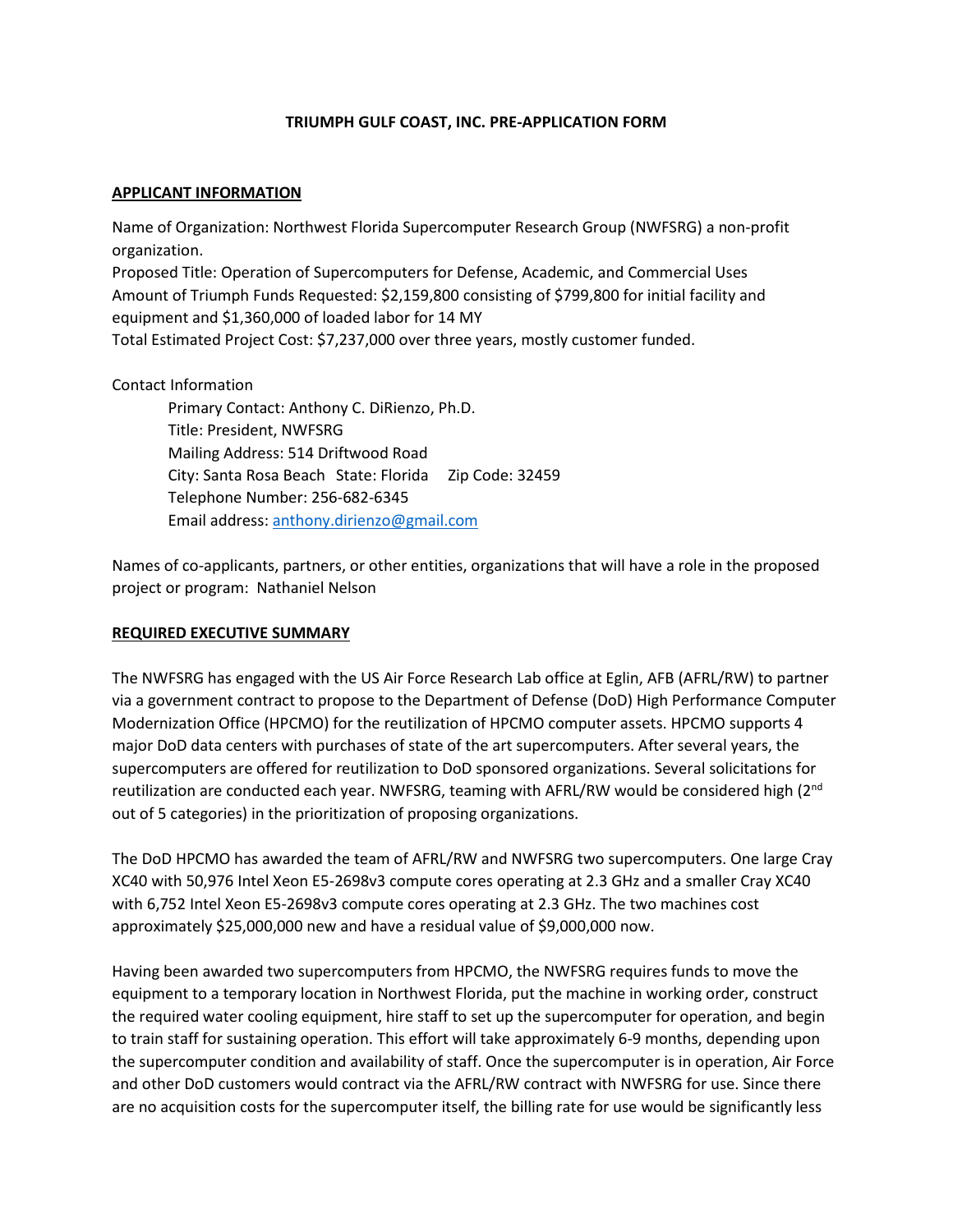that what organizations would usually pay. (Our intention is to bill at approximate 50% of the rate of Amazon Web Services (AWS)).

- i. NWFSRG seeks startup funds of \$964,170.00 for a nine-month duration.
- ii. Upon award of a computer, Space Florida has agreed to fund the facility and equipment needed for the nonprofit. Other sources of funding will be provided by DoD customers, academia, and commercial interests once the supercomputer is up and running. At a rate of 50% AWS prices, the machine with 57,000 processors could generate \$10,000,000 of customer funding annually at 75% capacity.
- iii. The initial location of the supercomputer will be in a rented facility in Okaloosa county. Permanent facility will be constructed at the NW Florida REEF. The University of Florida college of engineering is excited to collaborate on this endeavor. They want to align this effort with their planned expansion into Northwest Florida and have agreed to co-locate the NWFSRG at the REEF, adding tremendous advantage of efficiency, connectivity, time, and cost.
- iv. Program description:

The AFRL/RW at Eglin AFB currently supports the future development and testing of Air Force armaments that are to be fielded and used for decades. Various armaments programs are being evaluated at Eglin AFB and require significant computational power to assist the government in evaluating contractor performance. Additionally, the USAF Life Cycle Management Center requires computational resources for the management of sustainment of USAF weapons systems.

There are a number of classified programs of strategic national interest undergoing research, development, test, and evaluation (RDT&E) at Eglin. These programs span across all four major Air Force Centers based at Eglin: Air Force Lifecycle Management Center (AFLCMC/EB), Air Force Research Laboratory (AFRL/RW), Air Force Nuclear Weapons Center (AFNWC), and Air Force Test Center (AFTC). These programs include hypersonic weapon development, a Long Range Stand Off (LRSO) weapon, a Stand in Attack Weapon (SiAW), and programs. Not only are the current demands from these programs stressing the need for more classified HPC capabilities, the recent Air Force guidance to implement Model Based Systems Engineering (MBSE) throughout the acquisition process will drive even higher demand for classified HPC capabilities at Eglin.

In addition, Eglin AFB is also home to Air Combat Command's  $53<sup>rd</sup>$  Operational Test and Evaluation (OT&E) Wing as well home for a critical component of the Air Force Operational Test and Evaluation Center (AFOTEC). Many of the classified programs undergoing RDT&E at Eglin will also undergo OT&E at Eglin with the 53<sup>rd</sup> Wing and AFOTEC, which further underscores the need for additional HPC capability in the Eglin complex.

While primarily providing HPC support to military and defense contractors, as a nonprofit the NWFSRG corporate charter calls for partnering with academia through paid internships, scholarships, and grants for STEM initiatives. Available funding for these efforts will be sourced from remaining revenue after expenses. Our engagement with academia will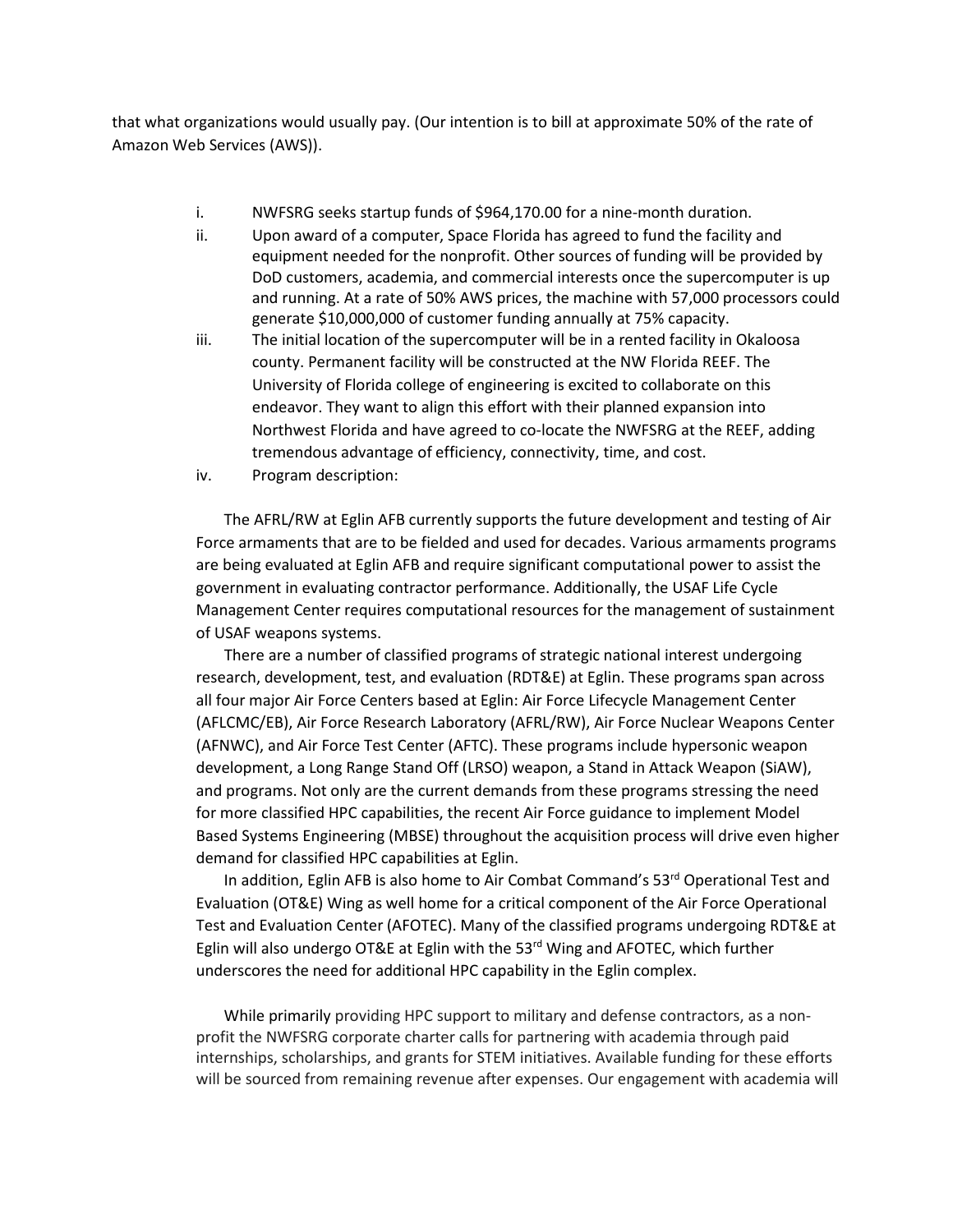range from post graduate to elementary education levels. It will be administered on both an individual and program level.

The primary objective of our partnership with the full spectrum of academia is workforce development. We see the placement of an HPC at Eglin as a force multiplier for developing the future workforce needed in this highly skilled and undermanned field. The placement of a HPC at Eglin AFB fulfills a dual critical mission—direct support of the various armament test missions and the development of a skilled workforce for today and tomorrow's defense needs. Partnerships have begun to create collaboration among Florida public universities to include U of F, NWFSC, UWF, and FSU to focus workforce development on high skill talent in great demand in our heavy defense industry region. Support from and collaboration with the Hsu Foundation will be the beginning of K-12 STEM focused exposure.

In partnership with AFRL-Eglin, the NWFSRG through affiliations it will establish with regional universities will form a consortium of academic institutions focused on bringing attention and hands-on opportunities to both undergraduate and graduate level students. This increased awareness of workforce opportunities in the government and defense sectors post-graduation will help address the critical shortage of highly skilled labor and help to build a candidate pool for both sectors. All participants, whether they pursue future employment in the defense arena, will have a greater appreciation of the nation's defense needs and correspondingly will be an advocate for fiscal support.

Having a supercomputer of world class size in the Okaloosa County area will transform the government, academic, and commercial uses of computer power in the local area. Currently Eglin AFB users must access HPCs in Ohio which is especially difficult for classified users at Eglin AFB. Hypersonic flight is a new and exciting area of research which requires significant computer power to achieve needed results. The NWFSRG will team with local academic organizations to provide grants and access to supercomputer resources for faculty and student research into hypersonic flight, large scale cyber modeling, test data analysis and many more subjects. This will allow for local students in supercomputer science, who must normally leave NW Florida for employment, to be able to remain in the vicinity with interesting work. Since the NWFSRG is a non-profit, proceeds will be plowed back into the community for scholarships, grants, and startup funding for related businesses.

- v. Startup funds are required to be in place by 1 January 2021 in order for the NWFSRG to partner with AFRL/RW in the 2021 setup and initial operation of the two Cray supercomputers. The estimated non-labor and labor breakout is shown below. Please note that all of the labor is shown loaded with fringe benefit costs (healthcare, 401k, etc). These are all well-paying jobs. Additionally, labor for the installation and setup of the facility, security, cooling, and power would be considerable, but not under the direction of NWFSRG.
- vi. In addition to the 14-18 direct jobs listed below, we anticipate >30 full time enabler jobs from industry users for Model Based systems Engineering, M&S, cyber analysis and Hypersonic Computational Fluid Dynamics analysis.